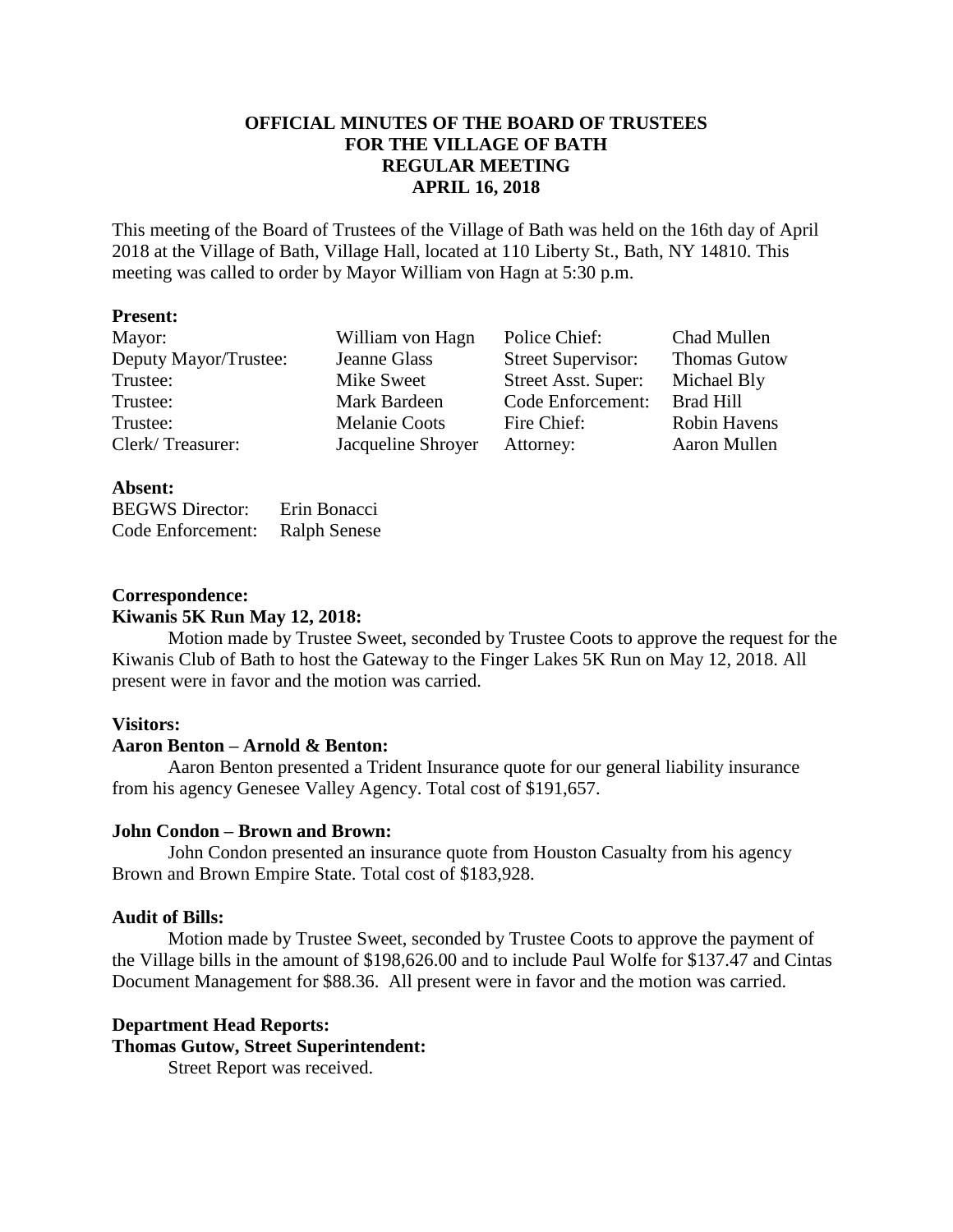## **Chad Mullen, Police Chief:**

Police Report was received.

#### **Ralph Senese, Code Enforcement:** Code Enforcement Report was received.

# **Robin Havens, Fire Chief:**

Fire Department Report was received.

## **Erin Bonacci, BEGWS Director:**

BEGWS Minutes were received.

## **Jacqueline Shroyer, Clerk/Treasurer Report:**

Clerk/Treasurer Report was received.

Motion made by Trustee Coots, seconded by Trustee Sweet to approve the following budget modifications. All present were in favor and the motion was carried.

Increase A2680 – Insurance Recoveries by \$3,223.47 Increase A5110.48 – Street Repairs by \$3,223.47 For insurance check for repairs to 2010 Chevy 3500

Budget Transfer of \$2,000.00 from A5510.4 Street – Contractual to A5110.47 Street Uniform to cover Uniform expense.

Budget Transfer of \$5.00 from A1990.4 Contingent Account to A1010.4 Legislative Board – Contractual to cover mileage for training.

Budget Transfer of \$50.00 from A5142.1 Snow Removal – Personal Services to A8160.1 Compost – Personal Services to cover Compost opening early.

Budget Transfer of \$500.00 from A1990.4 Contingent Account to A3120.42 Police Dept – Gas & Oil to cover fuel expense.

#### **New Business:**

## **NYS Police Undercover Operations School – Taft 4/23 – 5/4:**

Motion made by Trustee Coots, seconded by Trustee Sweet to approve Criminal Investigator, Colin Taft to attend the Police Undercover Operation School from April 23, 2018 to May 4, 2018. All present were in favor and the motion was carried.

## **Year End Abstract Meeting:**

The Year End Abstract Meeting has been scheduled for Wednesday May 30, 2018 at 4:00 p.m.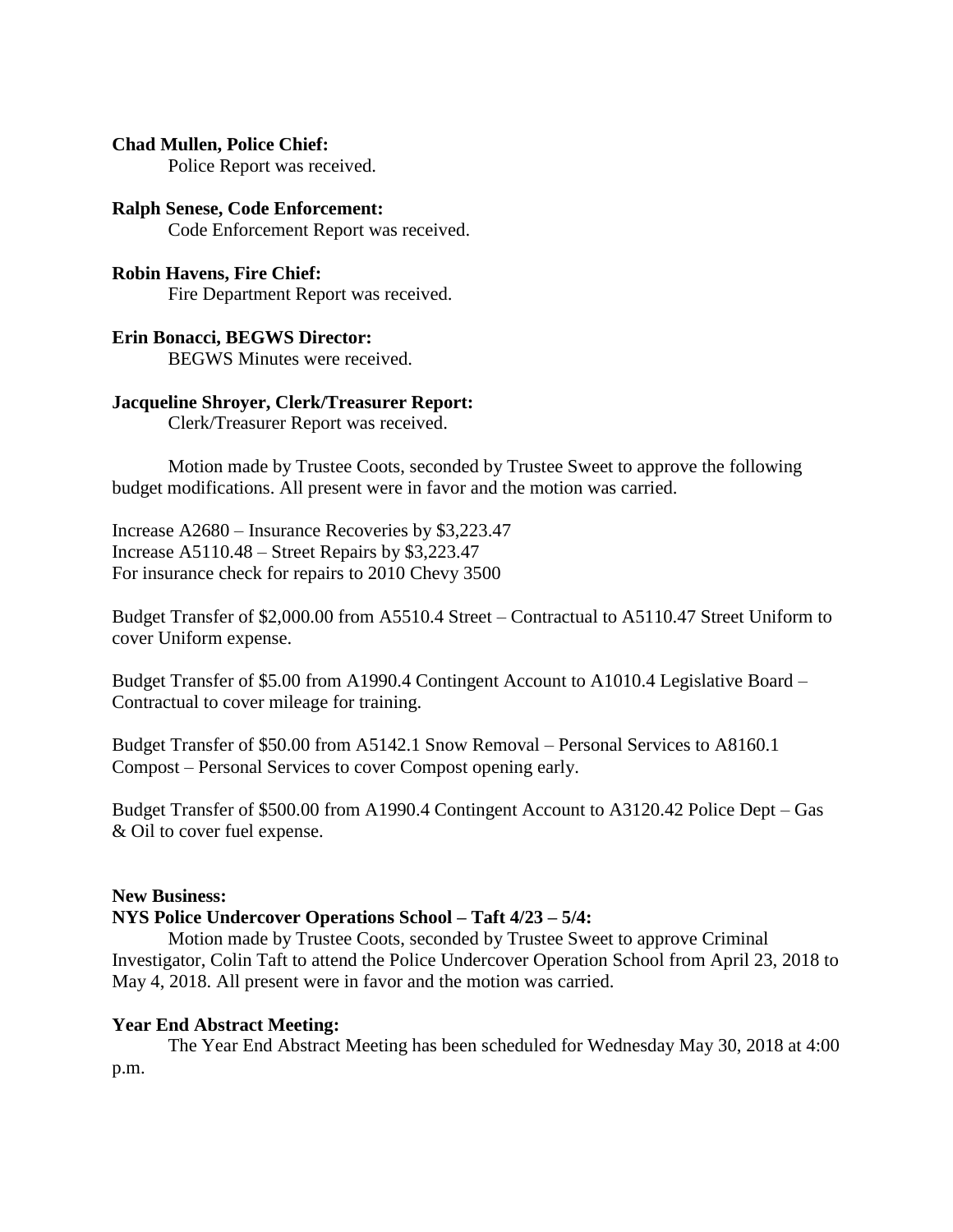#### **Letter for Loader:**

Motion made by Trustee Bardeen, seconded by Trustee Coots to approve Street Superintendent, Thomas Gutow, to write a letter of intent to purchase a loader for the 2 year buyback. All present were in favor and the motion was carried.

#### **Bank Account for Ladder Truck BAN:**

Motion made by Trustee Sweet, seconded by Trustee Bardeen to open a bank account for the money borrowed for the Ladder Truck until the grant is finalized and are able to purchase the Ladder Truck. All present were in favor and the motion was carried.

#### **Clerk Retirement Training – May 18, 2018:**

Motion made by Trustee Coots, seconded by Trustee Sweet to approve the Clerk/Treasurer, Jacqueline Shroyer, and Deputy Clerk/Treasurer, Stephany Bartusiak to attend a retirement training in Big Flats, NY on May 18, 2018. All present were in favor and the motion was carried.

#### **Petty Cash in Clerk's Office:**

Motion made by Trustee Bardeen, seconded by Trustee Sweet to approve the petty cash in the Village of Bath Clerk's Office of \$300.00. All present were in favor and the motion was carried.

#### **Slow Speed Buffer:**

Motion made by Trustee Bardeen, seconded by Trustee Coots to approve the purchase of a slow speed buffer for \$734.95. All present were in favor and the motion was carried.

#### **Worker's Compensation Insurance:**

|                       | DATE APPROVED: Monday, April 16, 2018                                                                            |                                 |                                               |                                                     | INTRO. DATE: Monday, April 16, 2018            |
|-----------------------|------------------------------------------------------------------------------------------------------------------|---------------------------------|-----------------------------------------------|-----------------------------------------------------|------------------------------------------------|
| <b>INTRODUCED BY:</b> | <b>Trustee Sweet</b>                                                                                             |                                 |                                               |                                                     | <b>SECONDED BY:</b> Trustee Coots              |
| VOTE:                 | Mayor von Hagn<br><b>Trustee Glass</b><br><b>Trustee Bardeen</b><br><b>Trustee Coots</b><br><b>Trustee Sweet</b> | Aye<br>Aye<br>Aye<br>Aye<br>Ave | Nay<br><b>Nay</b><br><b>Nay</b><br>Nay<br>Nay | Abstain<br>Abstain<br>Abstain<br>Abstain<br>Abstain | Absent<br>Absent<br>Absent<br>Absent<br>Absent |

## RESOLUTION TO JOIN MUNICIPAL GROUP SELF-INSURANCE PROGRAM

WHEREAS, the Authorized Representative of the Village of Bath desires to secure the Village of Bath's obligation to provide volunteer firefighters' benefit law, volunteer ambulance workers' benefit law and workers' compensation benefits, as applicable, through participation in a group self-insurance program of which the Village of Bath will be a member,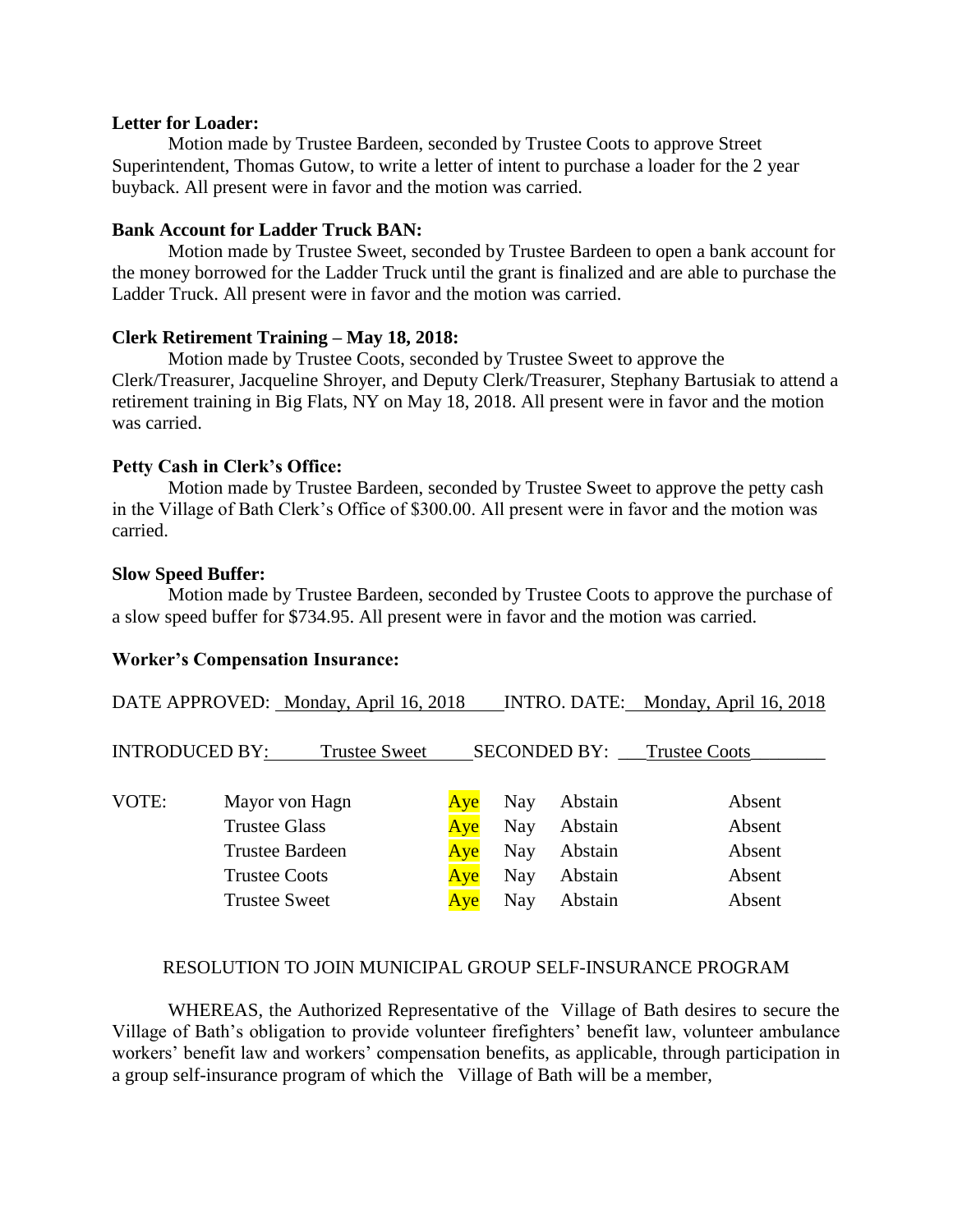The Authorized Representative of the Village of Bath, duly convened in regular session, does hereby resolve, pursuant to, and in accordance with the provisions of Section 50 of the New York State Workers Compensation Law and other applicable provisions of law and regulations thereunder, as follows:

Section 1. The Authorized Representative (hereinafter "Representative") of the Village of Bath does hereby resolve to secure the Village of Bath's obligation to provide volunteer firefighters' benefit law, volunteer ambulance workers' benefit law and workers' compensation benefits, as applicable, through participation in a group self-insurance plan of which the Village of Bath will be a member;

Section 2. The Representative of the Village of Bath does hereby resolve to become a member of Public Employer Risk Management Association, Inc., a workers' compensation group self-insurance program for local governments and other public employers and instrumentalities of the State of New York;

Section 3. In order to effect the Village of Bath's membership in said group selfinsurance program, the authorized officer of the Village of Bath is hereby authorized to execute and enter into the Public Employer Risk Management Association Workers' Compensation Program Agreement, annexed hereto as Exhibit A, on behalf of the Village of Bath.

Section 4. This Resolution shall take effect immediately.

#### **Adjourn Regular Meeting/Executive Session:**

Motion made by Trustee Bardeen, seconded by Trustee Glass to adjourn the regular meeting of the Board of Trustees of the Village of Bath at 7:11 p.m. to go into executive session for personnel and contracts. Chief of Police, Chad Mullen, was asked to stay for part of it. All present were in favor and the motion was carried.

#### **Return to Regular Session:**

Motion made by Trustee Glass, seconded by Trustee Bardeen to return to regular session at 7:31 p.m. All present were in favor and the motion was carried.

#### **Police Contract 2018 – 2022:**

Motion made by Trustee Coots, seconded by Trustee Glass to approve the PBA contract with the Village of Bath for  $2018 - 2022$ . All present were in favor and the motion was carried.

#### **Dispatcher New Hire:**

Motion made by Trustee Sweet, seconded by Trustee Glass to approve Tad Lawrence as dispatcher to replace Steven Dungan as he is retiring. Tad Lawrence's effective date will be April 28, 2018 for him to train for a month before Steve is retired. Trustee Coots abstained and the motion was carried.

#### **Temporary Full Time Position:**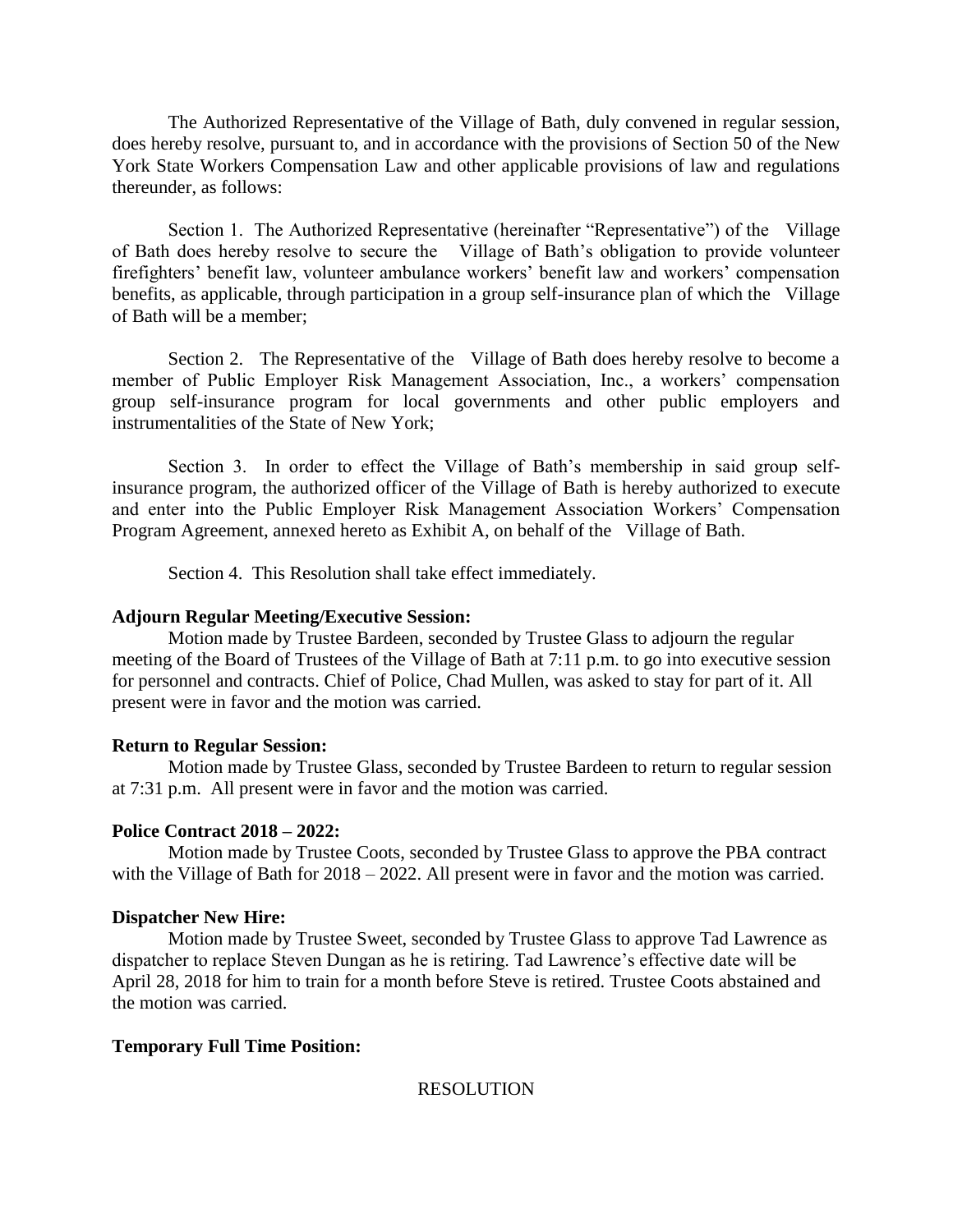## VILLAGE OF BATH BOARD OF TRUSTEES BATH, NEW YORK

 $D$   $\overline{D}$   $\overline{D}$   $\overline{D}$   $\overline{D}$   $\overline{D}$   $\overline{D}$   $\overline{D}$   $\overline{D}$   $\overline{D}$   $\overline{D}$   $\overline{D}$   $\overline{D}$   $\overline{D}$   $\overline{D}$   $\overline{D}$   $\overline{D}$   $\overline{D}$   $\overline{D}$   $\overline{D}$   $\overline{D}$   $\overline{D}$   $\overline{D}$   $\overline{D}$   $\overline{D}$ 

| DATE APPROVED: Monday, April 16, 2018 INTRO. DATE: Monday, April 16, 2018 |                      |                |            |                                   |                |  |
|---------------------------------------------------------------------------|----------------------|----------------|------------|-----------------------------------|----------------|--|
| <b>INTRODUCED BY:</b><br><b>Trustee Bardeen</b>                           |                      |                |            | <b>SECONDED BY:</b> Trustee Glass |                |  |
| VOTE:                                                                     |                      | Mayor von Hagn | Aye        | Nay                               | Abstain        |  |
|                                                                           | Trustee Glass        |                | Ave        | Nay                               | Abstain        |  |
| Trustee Bardeen                                                           |                      | Aye            | <b>Nay</b> | Abstain                           |                |  |
|                                                                           | <b>Trustee Sweet</b> |                | Aye        | Nay                               | Abstain        |  |
|                                                                           | <b>Trustee Coots</b> |                | Aye        | Nay                               | <b>Abstain</b> |  |

TITLE: Resolution authorizing Bath Police Chief Chad Mullen to appoint Part-time Police Officer Michael Jackson, Jr. to the position of "Temporary Full-Time Police Officer."

WHEREAS, the Bath Village Chief of Police has informed the Bath Village Board of Trustees that effective, Saturday, April 28, 2018, one (1) full-time uniformed police officer has been out for an undetermined amount of time on workers compensation and this staff shortage will have a significant impact on the police department.

WHEREAS, Part-time Police Officer Michael Jackson, Jr. will be appointed to the position of "Temporary Full-Time Police Officer", effective Saturday, April 28. 2018, to cover the shift of a full-time police officer that is anticipated to be out on workers compensation for an undetermined amount of time and Officer Jackson will remain in that position for the duration of the full-time police officer's absence.

WHEREAS, during the tendency of Jackson's temporary full-time position, he shall enjoy all rights, benefits and privileges of a full-time bargaining unit member.

WHEREAS, Jackson understands and accepts that this position is a temporary full-time position.

BE IT RESOLVED, that the Village of Bath Board of Trustees hereby appoints Part-time Police Officer Michael Jackson Jr. to the Temporary Full-time Position of Police Officer, consistent with the stipulations of Steuben County Civil Service Rules and Regulations.

Attest hereto:

Jacqueline Shroyer, Village Clerk-Treasurer